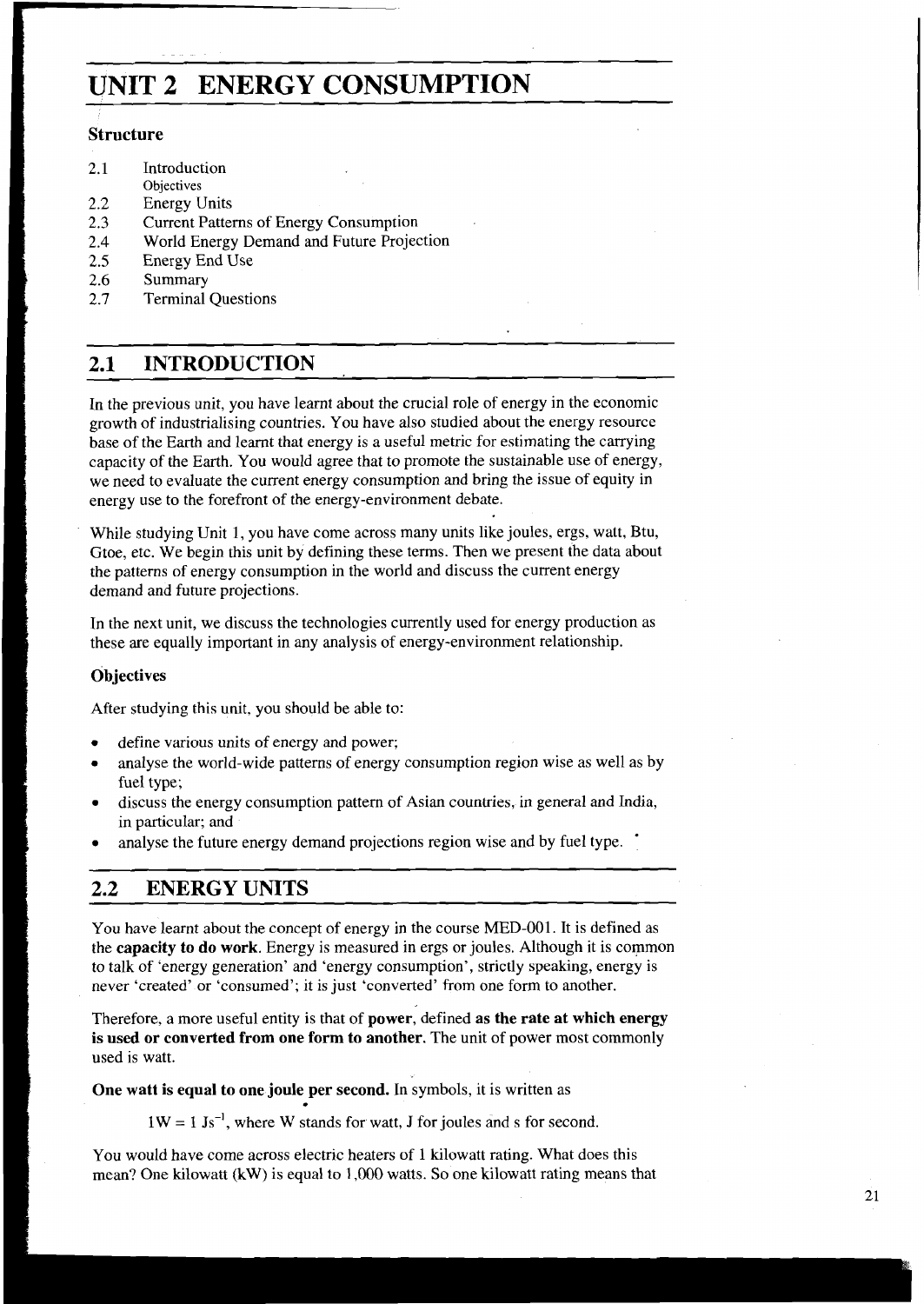**Energy and Environment:** the device consumes 1000 joules of energy in one second. Horse Power (H.P.) is yet **Current Concerns** another unit of power. One H.P. is equal to work done at a rate of 550 ft lbs<sup>-1</sup> (footpounds per second). It is equal to 748 watts:

#### 1 H.P. = 748 watts

Water pumping systems are generally rated in terms of H.P., for example, 0.5, 0.75, 1, 1.5 and 2 H.P. etc.

A 1 H.P. pump can move 1 pound water to a distance of 550 feet in one second.

Almost all energy generating or consuming devices carry a power rating (or rated capacity) in watts and multiples of watts, e.g., kilowatt, megawatt and so on. You may have read in the newspapers that such and such a city requires 500 megawatts of power. How much energy does the city need in one second? You can calculate this by making use of the conversion factors given in Table 2.1.

| Unit and symbol | <b>Conversion factor (in Watts)</b> |
|-----------------|-------------------------------------|
| kilowatt (kW)   | $1 \text{ kW} = 1000 \text{ W}$     |
|                 | $= 10^3$ W                          |
| megawatt $(MW)$ | $1 \text{ MW} = 1,000 \text{ kW}$   |
|                 | $= 10^6$ W                          |
| gigawatt (GW)   | $1 \text{ GW} = 1000 \text{ MW}$    |
|                 | $= 10^9$ W                          |
| terawatt (TW)   | $1 \text{ TW} = 1000 \text{ GW}$    |
|                 | $= 10^{12}$ W                       |

**Table 2.1: Units of power and conversion factors** 

To give you an idea of scale, a typical large modem coal or nuclear power station has a rated capacity of around 1.3 gigawatts (GW), while India produced a total of 533 terawatts of electricity in 2001.

**Kilowatt-hours** or (kwh) is the unit by which electricity and gas are sold in many countries including India. **One unit** measured by the electricity meters in our homes is equal to **1 kilowatt-hour.** 

The amount of energy converted (generated or consumed) by a device is defined as the product of the power of the device multiplied by the time for which it is used:

1 kilowatt-hour = 1 kilowatt  $\times$  1 hour = 1 unit of energy

A device of rating 1 kW consumes one kilowatt-hour or one unit of energy in one hour. So, if you run a geyser of 2 kW rating for one hour, it ideally consumes 2 units of energy.

Given this information, can you work out the energy consumption in one day in your home or office? Give it a try.

22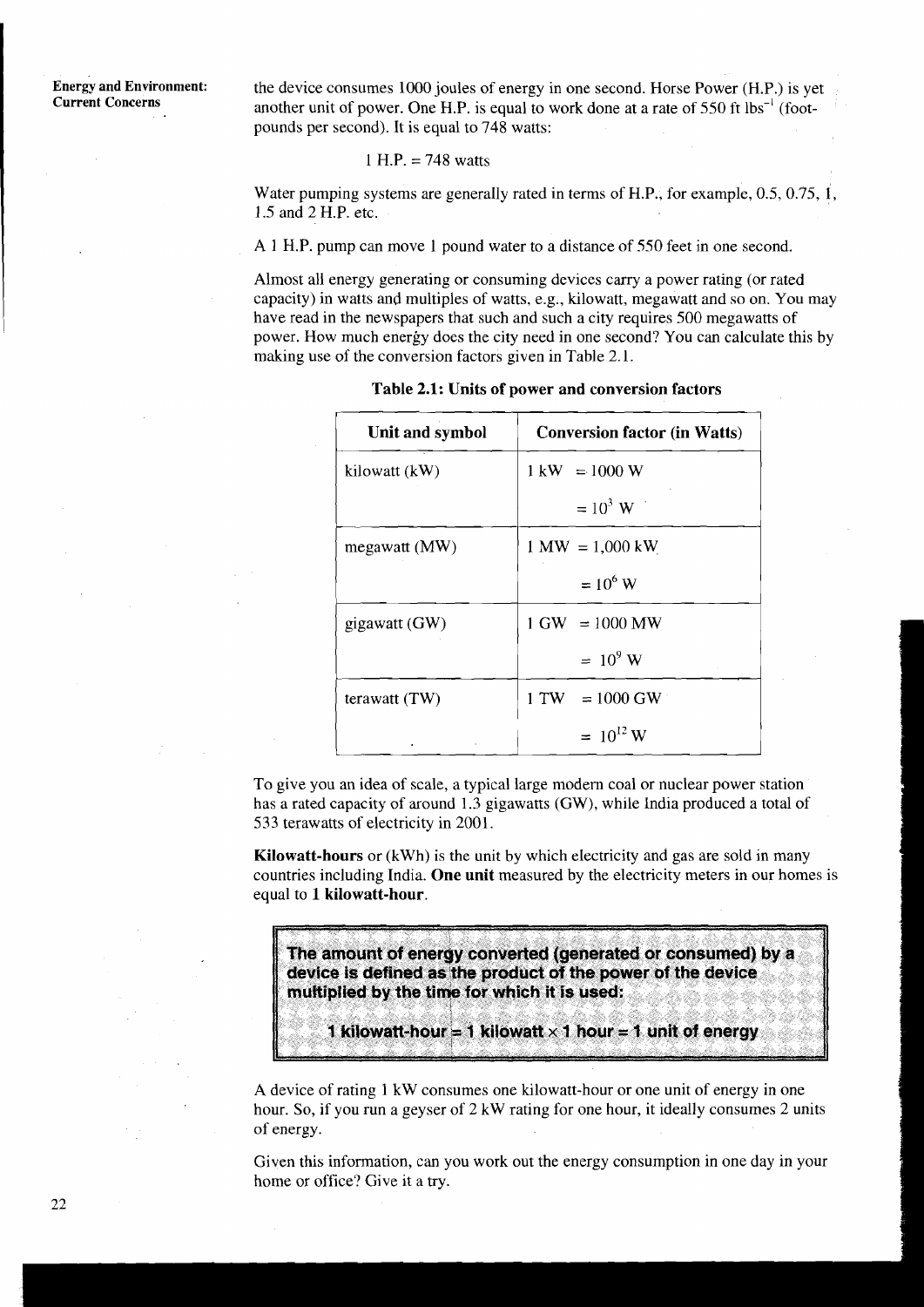Write down the power ratings of various devices that you use in your homes. Some examples are given below:

Fluorescent tube 40 W Fan Refrigerator Cooler Water Pump TV Radio Washing machine AC Microwave oven

CFL 5 W, 7 W, 9 W, 11 W, 13 W, 15 W<br>Electric bulb 15 W, 40 W, 60 W, 100 W 15 W, 40 W, 60 W, 100 W

Calculate the power consumed in your home on **one** typical day in various seasons. For example, in Delhi, you could do the calculations for a day in summer (e.g., month of May/ June), winter (e.g., month of December/ January) spring (e.g., month of March/ April) and autumn (e.g., month of September/ October), respectively.

Can you discern an energy consumption pattern from this data? How can you optimise or reduce your consumption?

For larger quantities of energy, multiples of kWhs are used. The most commonly used unit is the terawatt hour (TWh) which is  $1,000,000,000$  kWh or  $10^9$  kWh.

To give you an idea of scale, the total electricity consumption in India was about 497 TWh in 2001. Remember, however, that this represents consumption of **electricity,** and not **total energy consumption.** It does not include all the direct heat supplies (kerosene, wood, gas, etc.) or transport fuels like petrol, diesel, etc.

You have also come across the unit of Btu in Unit 1 (recall Fig. 1.2). It is the **British thermal unit,** an old measure for the heat content of various fuels. In terms of kilowatt-hours, it is given as

 $1$  kWh = 3,413 Btu.

The USA still uses the Btu.

The total amount of energy used is often measured in terms of **primary energy consumption** that is **the amount of energy in the basic fuels used by energy conversion devices,** whether for electricity production, heating or transport.

However, you must remember that **primary energy figures** for the total energy in the fuels used by energy conversion devices **are much larger than the finally delivered energy,** as utilised by consumers. This is because there are **losses in the conversion process** in power plants and along the **transmission and distribution (T&D)** grid network.

This is particularly true of electricity: conventional coal or nuclear-fired power plants have conversion efficiencies of around 35 %. Even the best modern gas-fired power stations can only convert around 50 % of the energy in the input fuel to electricity. Moreover, up to 10 % of the electricity may be lost when it is transmitted along power lines to consumers, depending on the distances involved. Finally, consumer devices operate with varying degrees of efficiency. For example, some part of the energy used by coolers or heaters is lost due to poor insulation in buildings.

Primary energy figures, therefore, tell us only a part of the story. As we shall see in the subsequent units, there is also a need, when comparing technologies and energy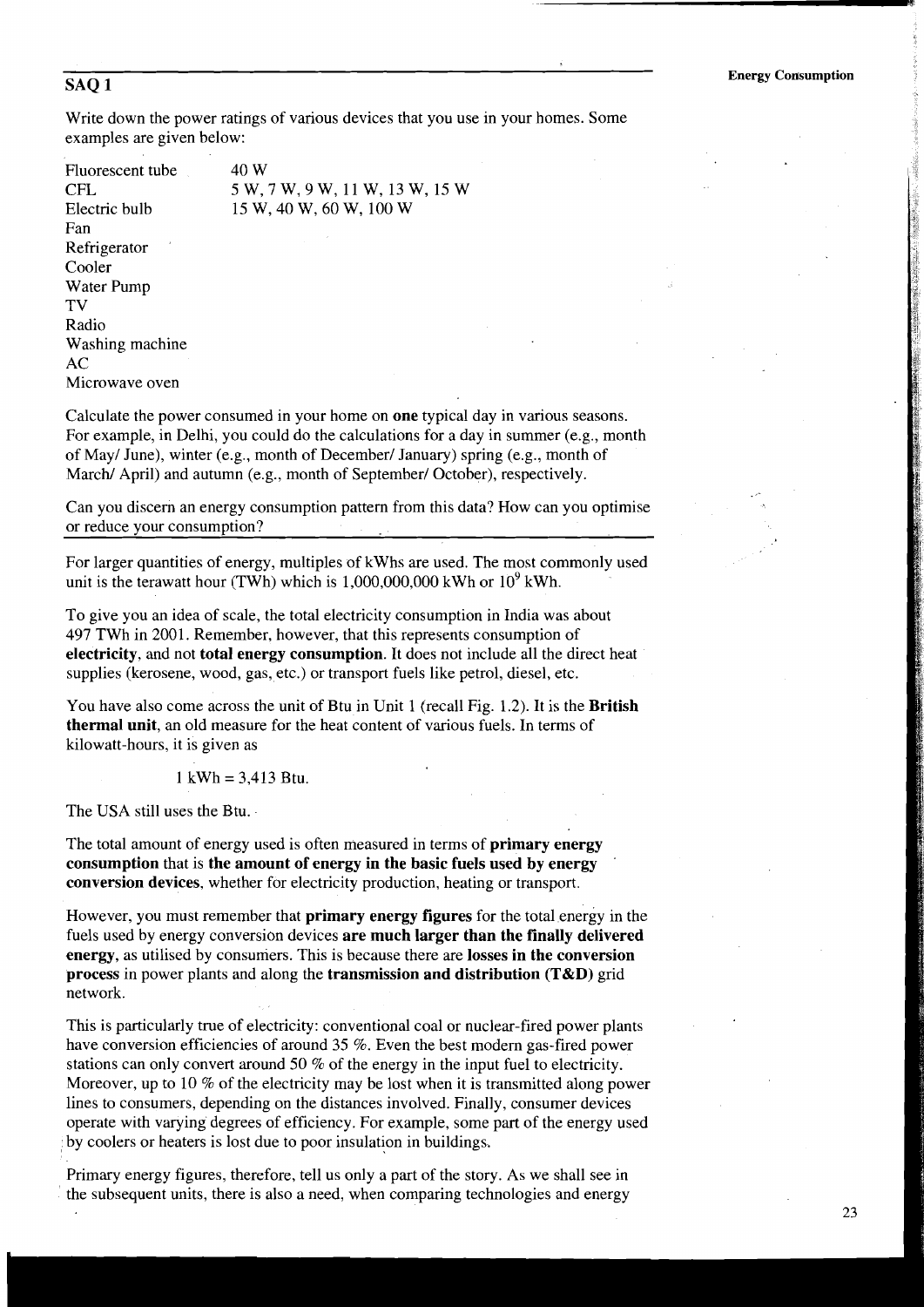**Energy and Environment:** systems to consider the overall efficiency of energy conversion and transmission, and current Concerns the use to which the energy is put.

## **The Battle of the Units**

Measuring energy is not as simple as it might seem to you. Given that there are many ways in which energy is generated and used, it is not surprising that there are many different, often confusing, ways in which it is measured.

We have mentioned kwh, which is the most familiar unit to us since it is used in our electricity bills.

However, energy analysts sometimes use the basic unit of energy, the joule (J) or multiples of joules. Since one watt is one joule per second,

> $1 \text{ kWh} = 1000 \text{ W} \times 1 \text{ hour}$  $= 1000$  joules per second  $\times 60$  minutes  $\times 60$  seconds  $= 36,00,000$  joules

The joule (J) is, however, a very small unit. In the energy sector, larger multiples of joules are used, e.g., peta-joules (PJ) and exa-joules (EJ):

1 PJ = 1,000 tera joules =  $10^{15}$  joules

1 EJ = 1,000 peta joules =  $10^{18}$  joules

We have also used units like **mtoes** or the **gtoes** in Unit 1, which are the European standard units. These render the energy content of all fuels, mainly for statistical comparison purposes, in terms of the equivalent of oil that would have the same amount of energy content. The energy content of all fuels is now presented in terms of tons of oil equivalent, or more commonly, million tons of oil equivalent (mtoes). Gtoe is giga-tons of oil equivalent.

However, in this course, we will use the more familiar units like kwh, Twh, etc. We give the conversion factor for the sake of completeness:

1 mtoe =  $11.63$  TWh, and 1 TWh = 0.086 mtoe.

You need not memorise all the units explained here. But you should know what these terms mean. Having familiarised you with the units of energy and power that we will be using throughout this course, we now focus on various patterns of energy consumption. consumption.

# **2.3 CURRENT PATTERNS OF ENERGY CONSUMPTION**

A study group conducted a primary treatment of the data extracted from the Energy Statistics Yearbook of the United Nations, the World Energy Statistics and Balance by OECDIIEA and other energy-related statistics including the Yearbook of Forest Products by FAO. The interim report provides a preliminary summary of the present energy consumption patterns as a result of the above endeavour. The International Energy Outlook 2004 and the Energy Statistics Yearbook of the United Nations provides information on the energy consumption pattern for analysing global environmental problems, by country and by region and by degree of socio-economic development.

# **World Major Energy Producers and Consumers**

In 2001, three countries – the United States, Russia, and China – were the leading producers and consumers of world energy. The United States supplied 71.6 quadrillion Btu of primary energy, significantly more than the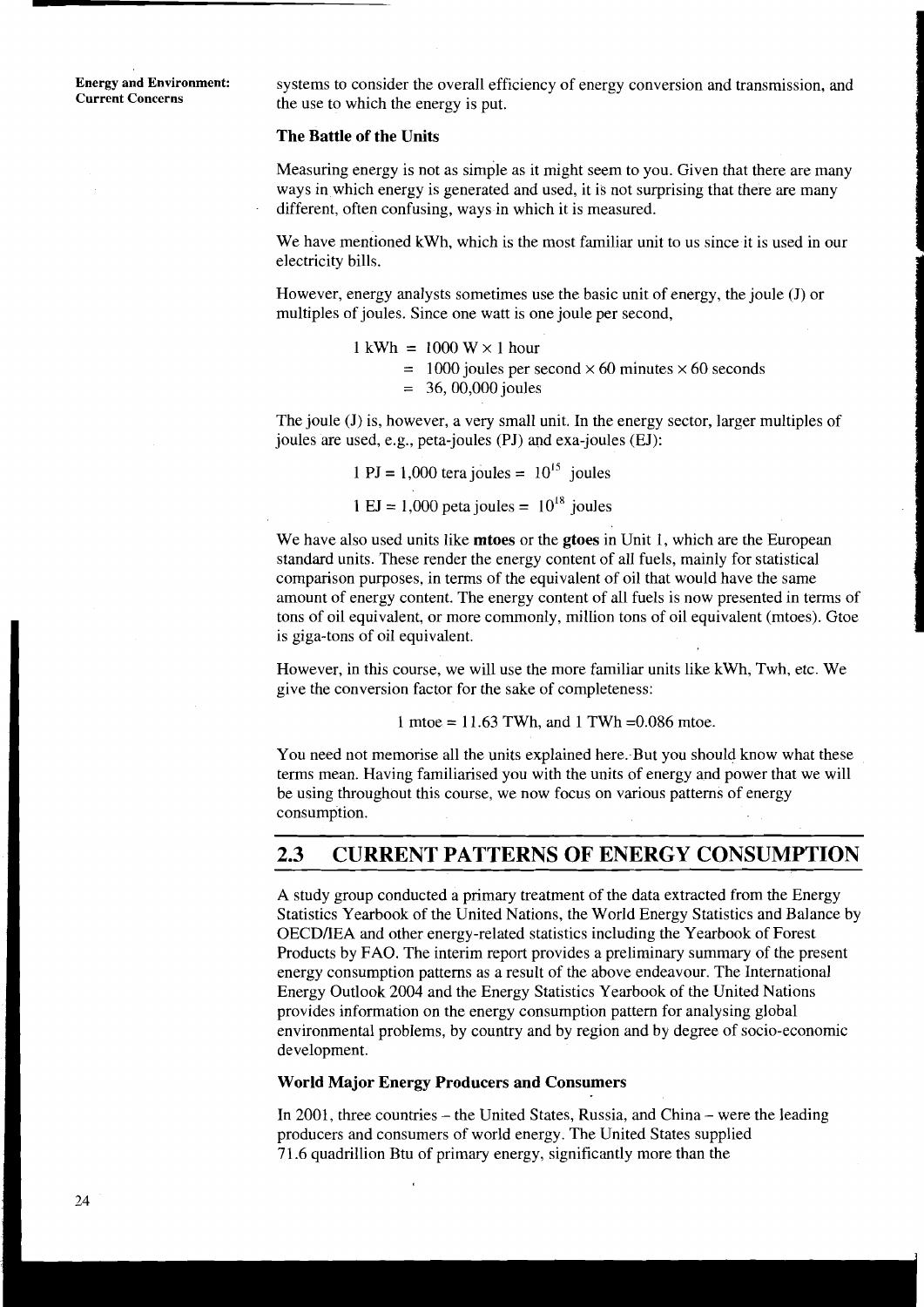44.9 quadrillion Btu produced by Russia or the 36.3 quadrillion Btu produced by **Energy Consumption**  China (see Fig. 2. la). These three countries produced 38 percent and consumed 41 percent of the world's total energy.



**Fig.2.l: Leading a) producers and b) consumers of world energy in 2001** 

The United States, Russia, China, Saudi Arabia, and Canada were the world's five largest producers of energy in 2001, supplying 47.9 percent of the world's total energy. The next five leading producers of primary energy were the United Kingdom, Iran, Norway, Australia, and Mexico, and together they supplied an additional 12.8 percent of the world's total energy.

Let us now look at the world energy consumption so far (Fig. 2.2).



**Fig.2.2: Total energy consumption by region up to 1993** 

The United States, China, Russia, Japan, and Germany were the world's five largest consumers of primary energy in 2001, accounting for 49.8 percent of world energy consumption. They were followed by India, Canada, France, the United Kingdom, and Brazil, which together accounted for an additional 13.5 percent of world energy consumption. The United States consumed 97.1 quadrillion Btu, almost two and onehalf times as much as the 39.7 quadrillion Btu consumed by China, while Russia *<sup>25</sup>*

**f** 

I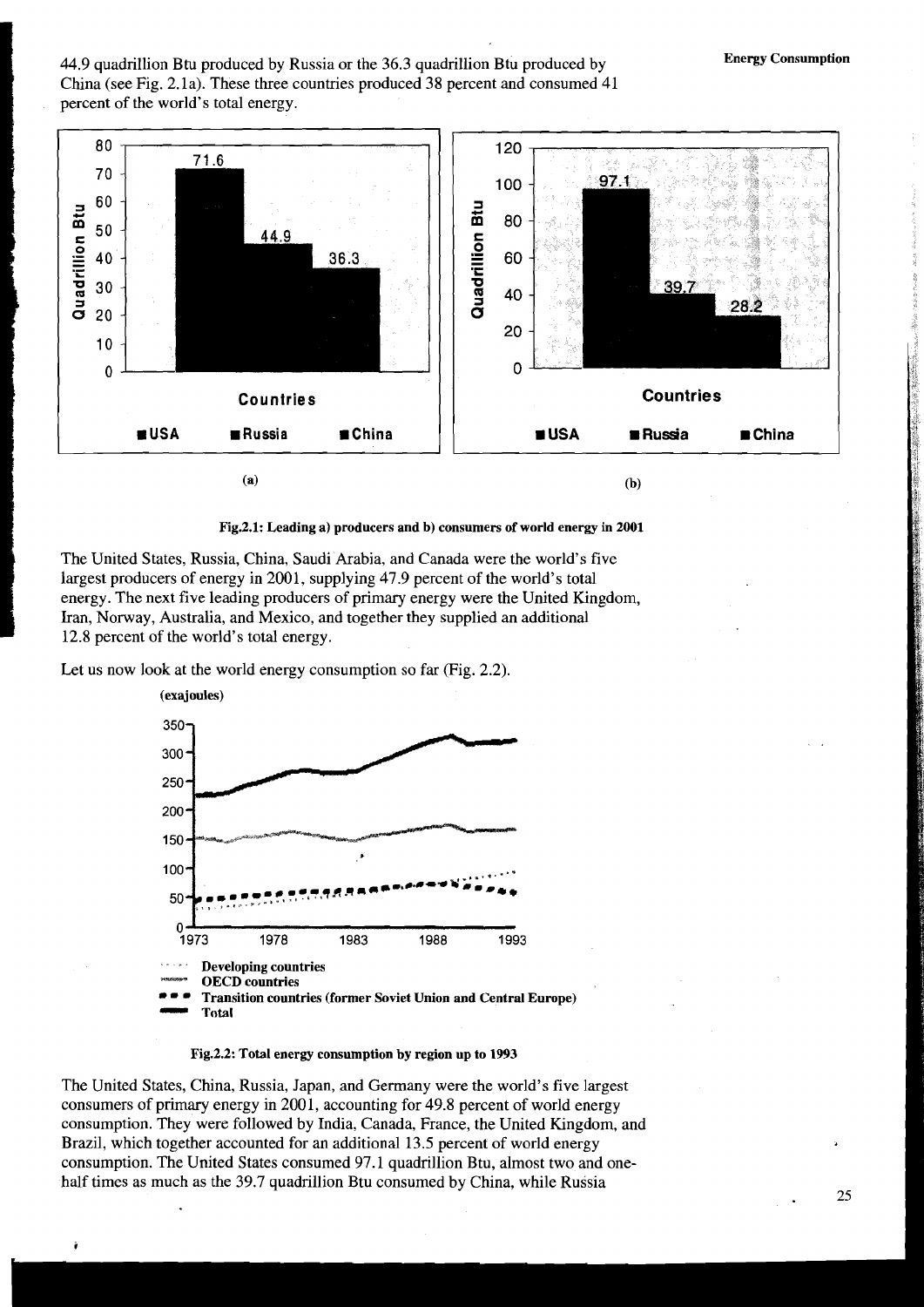**Energy and Environment:** consumed 28.2 quadrillion Btu (see Fig.2.1b). Compare these numbers with the Current Concerns 2.2.2 quadrillion Btu consumed in India in 2001. How does the non centre anomy **Current Concerns** 12.8 quadrillion Btu consumed in India in 2001. How does the per capita energy consumption in India compare with the other countries? You may like to work it out. Try SAQ 2.

# **SAQ 2**

Use the data given so far and the population data of US, China, Russia and India in 2001 to calculate the per capita energy consumption for the following countries:

| <b>USA</b> |  |
|------------|--|
| China      |  |
| Russia     |  |
| India      |  |

You may now like to look at the consumption patterns in Asia in some detail.

#### **Asian Energy Consumption Pattern and its Effects on the Global Environment**

Asia, to which Japan belongs, is expected to increase its energy consumption at the fastest rate in the world because of its large population, accounting for about 50 percent of the world population, and the anticipated rapid economic growth of the **newly industrialising economies** (NIEs) and developing countries like China and India. However, the adverse effects of their energy consumption have already become evident, in the form of acid rain, for example. Concern is also expressed over such global atmospheric environmental effects as the greenhouse effect.

The knowledge on Asia's present energy consumption pattern, geo-scientific features and environment is not sufficient for formulating adequate measures to cope up with the environmental problems foreseen in the future. Besides, the great diversity amongst the Asian nations in energy consumption and socio-economic conditions will make such studies even more difficult.

The World Energy Statistics and Balance by OECD/IEA, issued in November 1988 as a bulletin and June 1989 as a formal report, provided for the first time a comprehensive coverage that included the developing countries. The summary of the report is as follows:

- Consumption of energy is growing in Asia faster than any other region of the world. Asia also depends heavily on coal, which imposes a heavy load on the environment. These trends are becoming even more pronounced recently.
- If we look at country wise consumption, China, Japan and India are the major consumers of energy in Asia. Both China and India have a pattern of energy consumption in which coal is the primary source of energy; further, their demands for energy are increasing fast.
- Overall, NIEs and Japan are shifting their dependence from liquid fuel to natural gas and nuclear power, both of which give rise to lesser environmental problems than petroleum. In contrast, India has an ambitious programme to use a liquid fuel i.e., ethanol in the transport sector. It is presently marketed under the name, "gasohol". The idea is to replace the conventional gasoline fuel by ethanol to the extent of about 5% in the first instance. However, the rate of solid fuel consumption is also increasing. The Least Developed Countries (LDCs) are introducing natural gas and developing hydroelectric generation. This trend should be highly valued from the viewpoint of global environmental conservation.

On the subject of energy consumption by sector, Japan in recent times has exhibited a tendency for decreasing share of the industry sector while increasing its energy shares of the transportation and household sectors. By contrast, the

Ý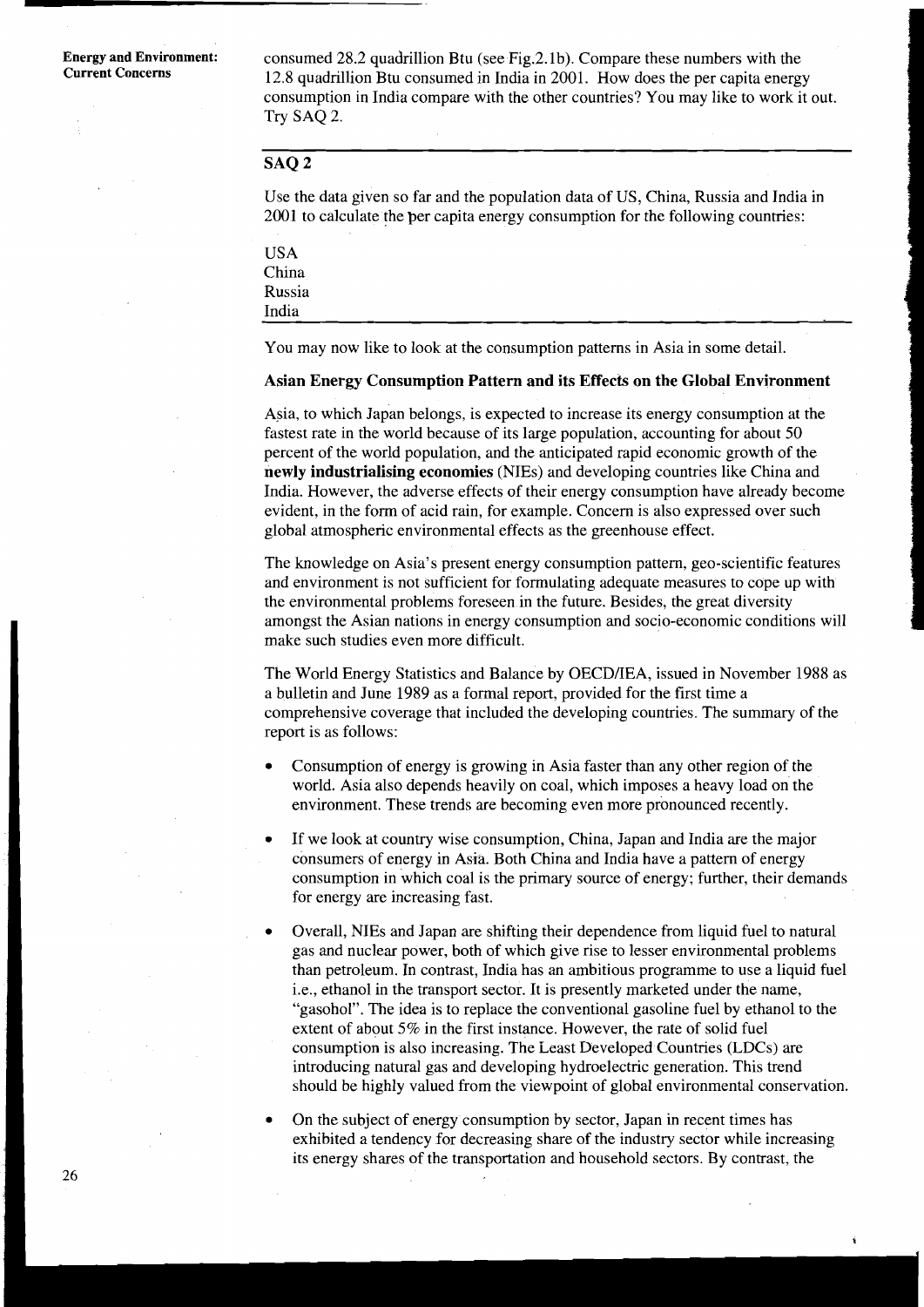ASEAN countries, LDCs and NIEs are increasing the energy share of the industry **Energy Consumption**  sector. The transportation sector is notably increasing its share in NIEs.

Forests are declining in Southeast Asia at the fastest rate; the rate is faster than even the forest decline of Brazil. Charcoals are cited as a major cause for the forest decline. Firewood and charcoal production accounts for the majority of timber production.

In MED-001, you have studied that global warming due to GHG emissions is one of the major environmental problems being faced today.  $CO<sub>2</sub>$  has the maximum share in the GHGs. We now discuss briefly the impact of fossil fuel consumption on the  $CO<sub>2</sub>$ emissions.

#### **Carbon Dioxide Emissions from the Consumption and Flaring of Fossil Fuels**

The total world carbon dioxide emissions from the consumption of petroleum, natural gas, and coal, and the flaring of natural gas increased from 5.894 billion metric tons carbon equivalent in 1992 to 6.568 billion metric tons in 2001, or by 11.4 percent. The average annual growth rate of carbon dioxide emissions over the period was 1.2 percent (Note: Carbon dioxide emissions are measured here in metric tons carbon equivalent. Tons of carbon equivalent can be converted to tons of carbon dioxide gas by multiplying by 44/12.)

The United States, China, Russia, Japan, and India were the world's five largest sources of carbon dioxide emissions from the consumption and flaring of fossil fuels in 2001, producing 52 percent of the world total. The next five leading producers of carbon dioxide emissions from the consumption and flaring of fossil fuels were Germany, Canada, the United Kingdom, Italy, and South Korea, and together they produced an additional 12 percent of the world total. In 2001, the total United States carbon dioxide emissions from the consumption and flaring of fossil fuels were 1.565 billion metric tons carbon equivalent. This was more than one and three-fourths times as much as the 832 million metric tons produced by China, while Russia produced 440 million metric tons.

The developed countries account for a 79.8% of total world  $CO<sub>2</sub>$  emissions. The absolute emission ranking for selected countries is given in Table 2.2.

| Country              | Percentage of world total $CO2$ emissions<br>23.3% |  |
|----------------------|----------------------------------------------------|--|
| <b>United States</b> |                                                    |  |
| China                | 12.96%                                             |  |
| Russia               | 7.28%                                              |  |
| Japan                | 5.30%                                              |  |
| Germany              | 4.66%                                              |  |

Table 2.2: Country wise percentage of world total CO<sub>2</sub> emissions

You may also like to know the share of  $CO<sub>2</sub>$  emissions from each of the fuel types, viz., petroleum, coal and natural gas.

## **COz emissions from the consumption of petroleum**

I

I

In 2001, petroleum consumption was the world's primary source of carbon dioxide emissions accounting for 42 percent of the total  $CO<sub>2</sub>$  emissions from the consumption and flaring of fossil fuels. Between 1992 and 2001 emissions from the consumption of petroleum increased by 262 million metric tons carbon equivalent, or 10.5 percent, rising from 2.499 to 2.761 billion metric tons. The United States was the largest producer of carbon dioxide from the consumption of <sup>I</sup>petroleum in 2001 and accounted for 24 percent of the world total. Japan was the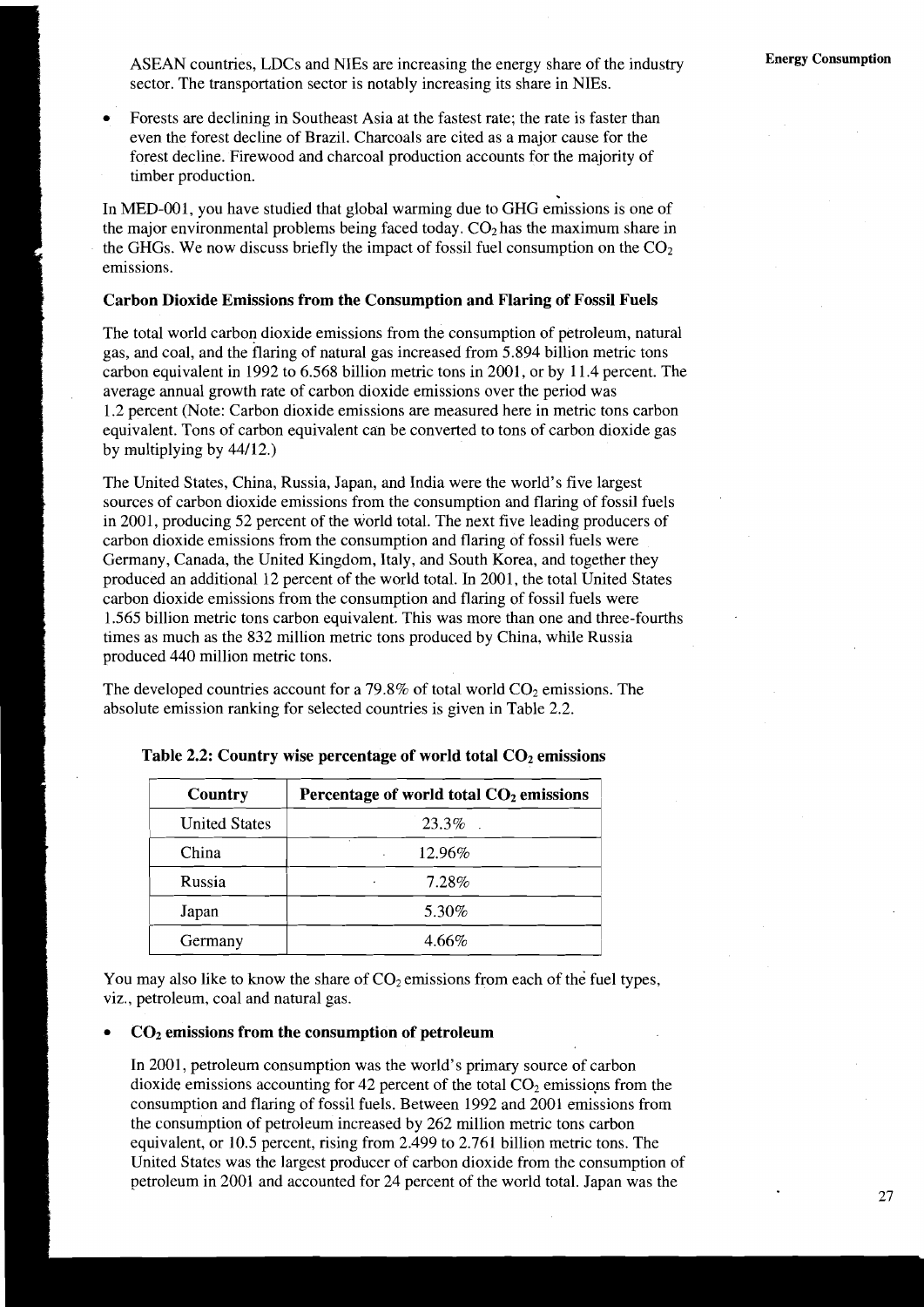second largest producer, followed by China, Russia, and Germany, and together these four countries accounted for an additional 20 percent.

## **COz emissions from the consumption of coal**

Coal ranked second as a source of carbon dioxide emissions from the consumption and flaring of fossil fuels in 2001, accounting for 37 percent of the total. World carbon dioxide emissions from the consumption of coal totalled 2.4 billion metric tons carbon equivalent in 2001, up 8.7 percent from the 1992 level of 2.2 billion metric tons. China and the United States were the two largest producers of carbon dioxide from the consumption of coal in 2001. Together they accounted for 49 percent of the world total. India, Russia, and Japan accounted for an additional 16 percent.

### **COz emissions from the consumption of natural gas**

Carbon dioxide emissions from the consumption and flaring of natural gas accounted for the remaining 21 percent of carbon dioxide emissions from the consumption and flaring of fossil fuels in 2001. Emissions from the consumption and flaring of natural gas increased from I .I62 billion metric tons carbon equivalent in 1992 to 1.379 billion metric tons in 2001, or by 18.7 percent. The United States and Russia were the two largest producers of carbon dioxide from the consumption and flaring of natural gas in 2001 and together they accounted for 40 percent of the world total. The United Kingdom, Germany, and Canada accounted for an additional 10 percent.

You may want to know about the **contribution of India to carbon emissions.** In 2001, India, with 251 million metric tons of carbon equivalent emitted, ranked fjfth in the world in carbon emissions, behind the United States, China, Russia and Japan (see Fig. 2.3).



**Fig.2.3: India's CO<sub>2</sub> emissions from 1990 to 2001 (Source: EIA)** 

However, India's carbon emissions stood at only 80% of Japan's (316 million metric tons of carbon equivalent) total and less than one-sixth of the United States' (1,565 million metric tons) carbon emissions during the same year. Between 1990 and 2001, India's carbon emissions increased by an astonishing 61%, a rate surpassed only by China's 1 11 % increase during the samc time period

Still, India's per capita carbon emissions are relatively low. At 0.25 metric tons of carbon per person in 2001, India's per capita carbon emissions were less than onequarter of the world average and 22 times less than those for the United States. However, India's contribution to world carbon emissions is expected to increase in the coming years, with an estimated average annual growth rate of 3.1% between 2001 and 2025 (as compared to 3.4% in China and 1.5% in the United States). The absolute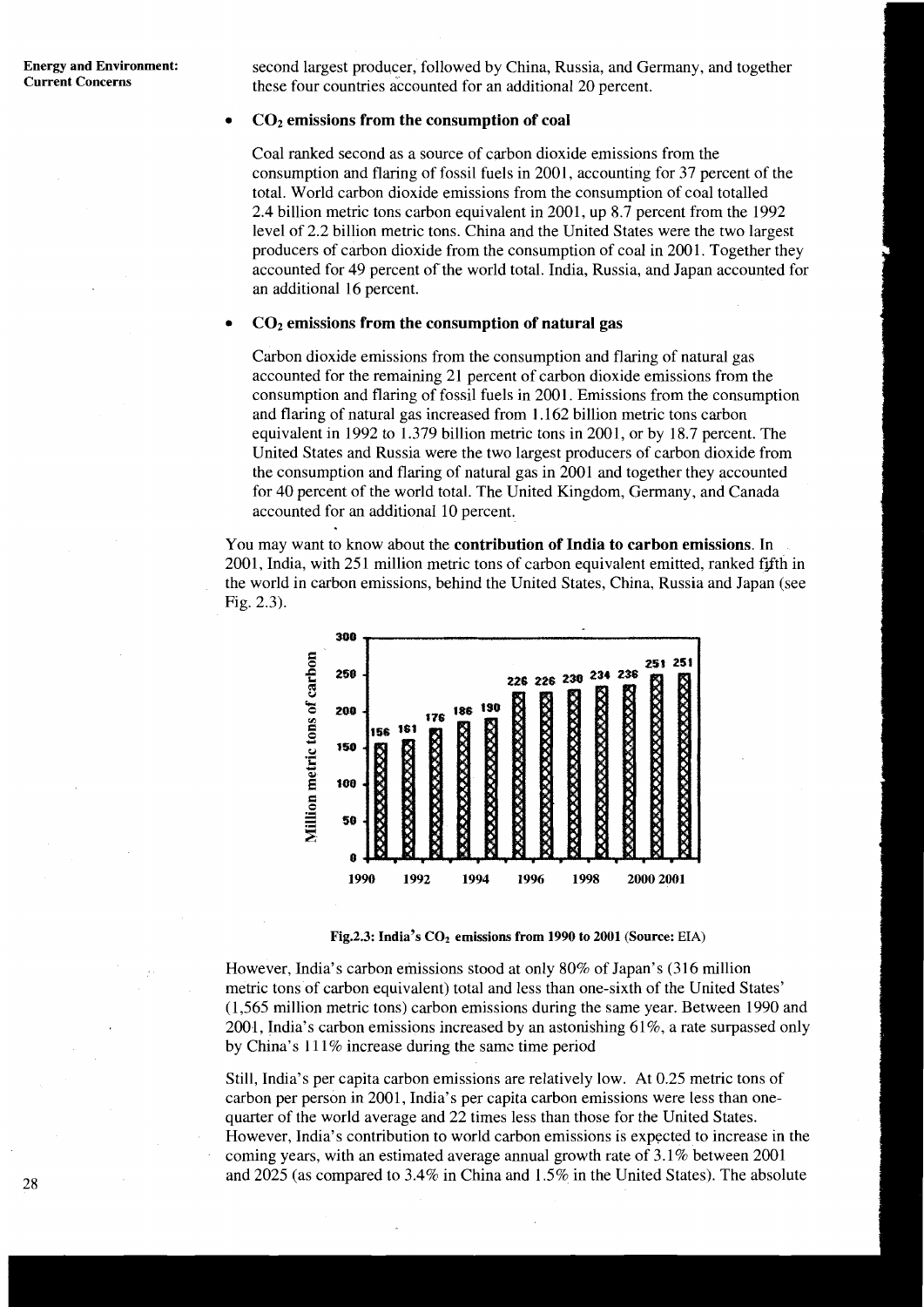increase in emissions will partially be a function of the degree to which coal is relied upon as a major energy source.

The rise in India's carbon emissions has been mainly due to the low energy efficiency of its coal-fired power plants. It is also on account of the poor quality of the Indian coal, which means high ash content. Many of India's highly-polluting coal-fired thermal power plants will have to remain in operation for the next couple of decades for the following reasons:

- High capital costs associated with replacing existing coal-fired plants,
- A scarcity of capital, and
- The long lead time required to introduce advanced coal technologies.

If, however, coal consumption is substituted by oil and natural gas, India's overall carbon emissions would be surely reduced. India's per capita carbon emissions are also expected to increase in the coming years due to the rapid pace of urbanisation, a conversion away from non-commercial towards commercial fuels, increased vehicular usage and the continued use of older and more inefficient coal-fired plants. The growth of energy-intensive industries that has taken place in the country during the course of its economic expansion, coupled with the very little action on energy efficiency and conservation measures in most industrial sectors will also add to these emissions. In fact, due to fast-paced industrialisation, per capita emissions are expected to triple by 2020, which is a worrying scenario indeed.

In this section, we have presented data about the current trends in energy consumption and *C02* emissions in the world, region wise as well as by fuel type. You have also learnt about the Indian scenario. You may now like to do an exercise based on these data.

# ~ -- **SAQ 3**

- a) Compare the energy consumption trends and  $CO<sub>2</sub>$  emissions of India with those of the developed European nations, USA and other Asian countries like Japan and China from 1990 to 2001.
- b) Analyse the statement: The richest countries with 20% of the world population consume 80% of all world energy.

Let us now examine the projections of world energy demand.

# **2.4 WORLD ENERGY DEMAND AND FUTURE PROJECTION**

The total world energy consumption and energy consumption by region from 1970 to 2025 are shown in Figs. 2.4a and b. You can see that the world energy demand will continue its rapid growth. These projections tell us that the overall energy consumption will rise by 54 percent in 24 years, from 404 quadrillion British thermal units (Btu) in 2001 to 623 quadrillion Btu in 2025 (Fig. 2.4a).

In the industrialised world, energy use is expected to grow at the rate of 1.2 percent per year. In the transitional economies of Eastern Europe and the former Soviet Union (EEJFSU) growth in energy demand is projected to average 1.5 percent per year. However, in the developing world, primary energy consumption is projected to grow at an average annual rate of 2.7 percent between 2001 and 2025 (Fig. 2.4b). Thus, the developing nations are largely expected to account for the increase in world energy consumption. In particular, energy demand in the developing economies of Asia, which include China and India, is projected to more than double over the next quarter century. This is because faster than average growth is expected for the developing nations.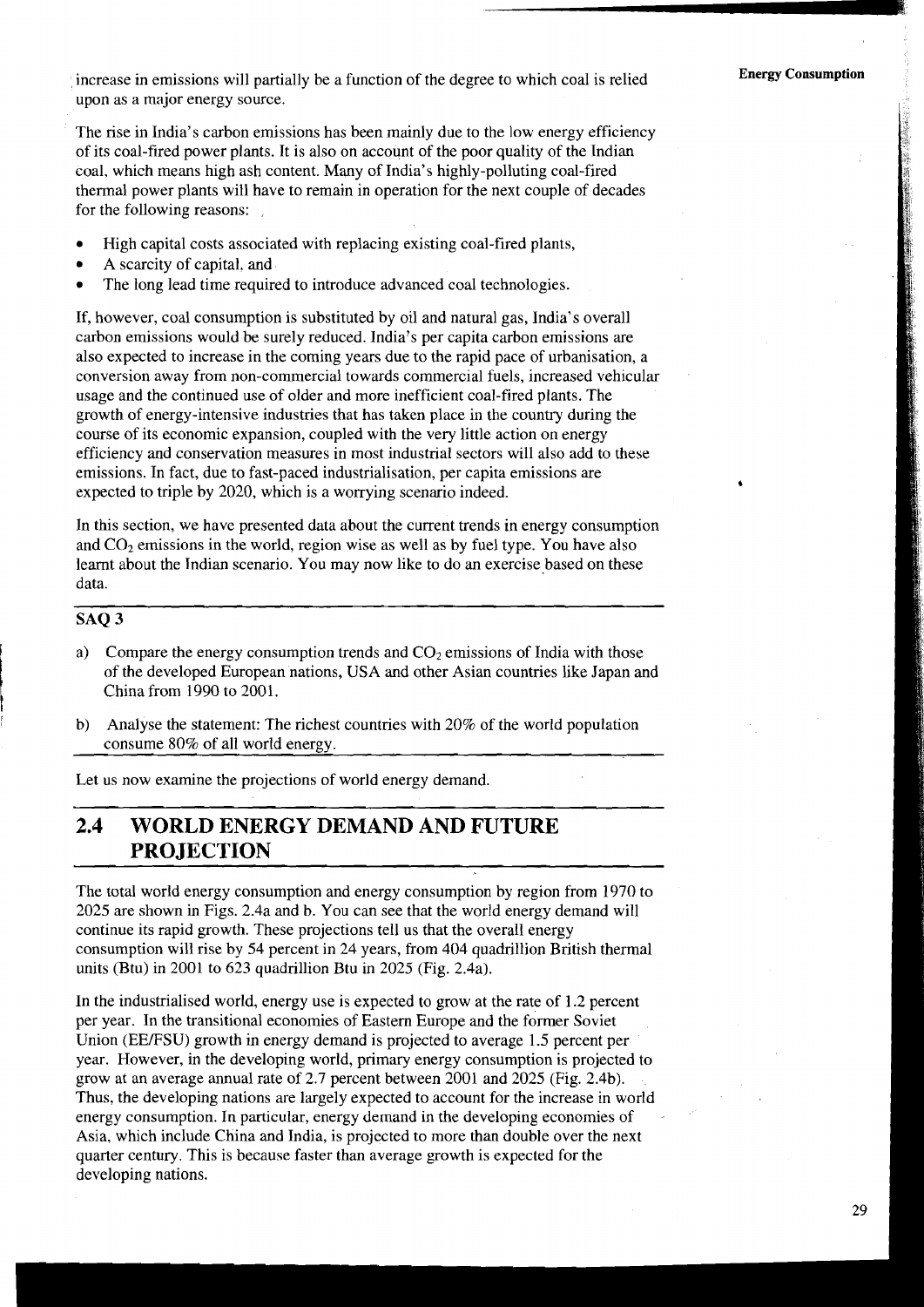**Energy and Environment:** i





i 1 i **1** 

**4**  ,

I

Let us see how much of energy is derived from various sources of energy.

## **World Energy Consumption by Source of Energy**

Fig. 2.5 shows the history and projections of world energy consumption by energy source. It suggests an increased consumption of all primary energy sources over the forecast period. An underlying assumption is that the fossil fuel prices would remain relatively low. Therefore, the costs of generating energy from other fuels are not expected to become competitive; as a result, much of the increase in future energy demand is projected to be supplied by oil, natural gas, and coal. It is possible, however, that as environmental programmes or government policies – particularly those designed to limit or reduce greenhouse gas emissions, such as the Kyoto Protocol - are implemented, the outlook changes. Then non-fossil fuels (including nuclear power and renewable energy sources such as hydroelectricity, geothermal, biomass, solar, and wind power) could become more attractive. These projections also assume that government laws in place as on October 1,2003, remain unchanged over the forecast period.



**Fig. 2.5: World primary energy consumption from 1970 to 2025 by source of energy (Source: EIA** International **Energy** Outlook 2004)

Let us now look at these sources individually.

#### *Oil*

Oil is expected to remain the dominant energy fuel throughout the forecast period, with its share of total world energy consumption remaining unchanged at 39 percent through 2025. In the industrialised world, increases in oil use are expected to be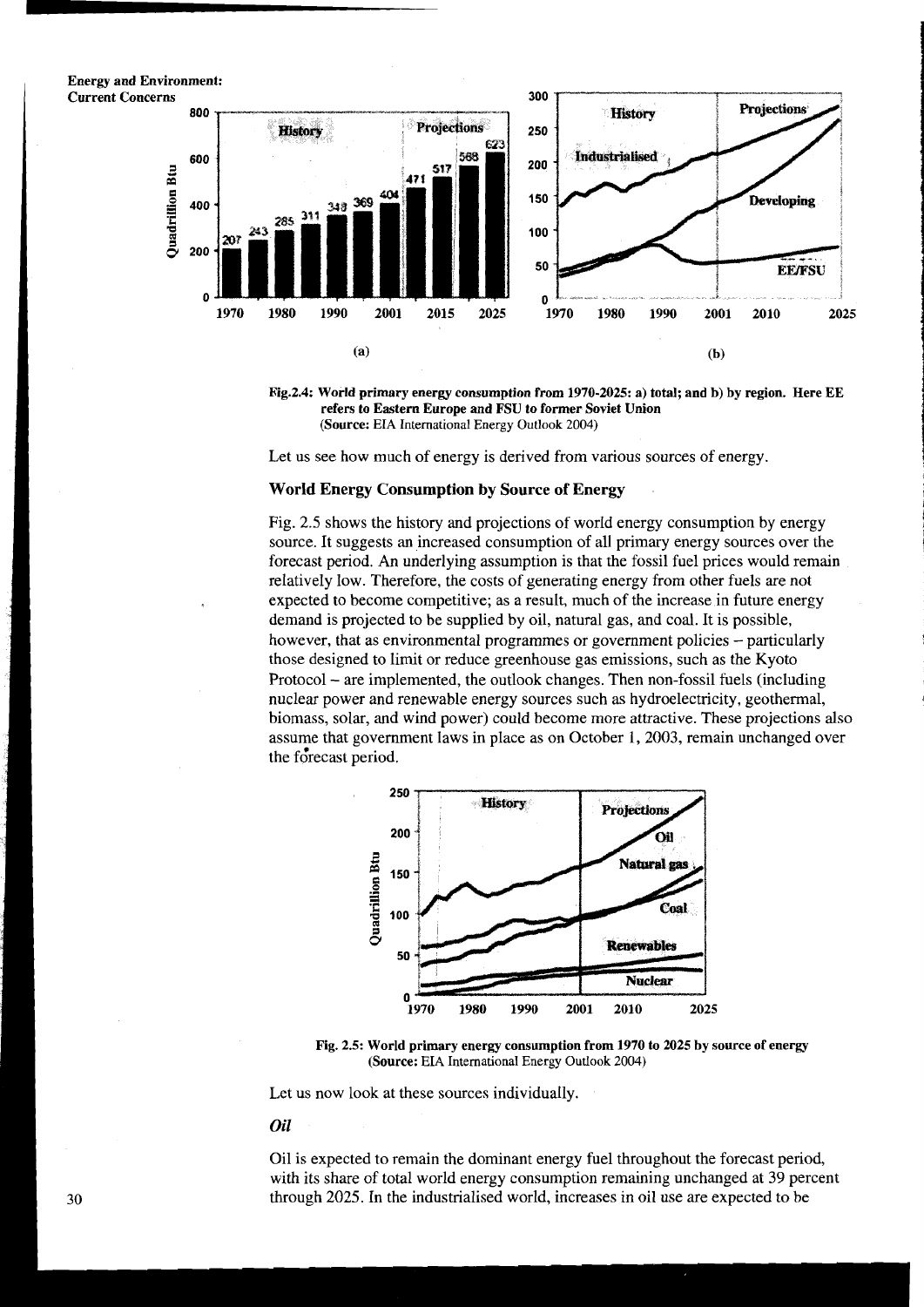primarily in the transportation sector, where there are currently no available fuels to compete significantly with oil products. Oil use for electricity generation is expected to decline, and other fuels (especially natural gas) are expected to provide more favourable alternatives.

In the developing world, oil consumption is projected to increase for all end uses unless the oil prices become prohibitive. In some countries where fuels such as wood have been widely used in the past for cooking, the use of alternatives is being encouraged, for example, gas, diesel generators (as well as distributed generators, such as solar photovoltaics) to dissuade rural populations from decimating surrounding forests and vegetation - most notably, in Sub-Saharan Africa, Central and South America, and Southeast Asia.

# *Natural* **Gas**

Natural gas is projected to be the fastest growing primary energy source worldwide, maintaining average growth of 2.2 percent annually over the 2001-2025 period (Fig.2.6). In comparison, 1.9-percent average annual growth rates are projected for oil and for renewable sources, 1.6-percent annual growth is projected for coal, and 0.6 percent annual growth is projected for nuclear power. Total world natural gas consumption is projected to rise from 90 trillion cubic feet in 2001 to 151 trillion cubic feet in 2025. The infrastructure necessary to expand natural gas use has not been as widely established in the developing world as it has in the industrialised world. Therefore, natural gas use is not expected to grow enough in the developing world to accommodate all of the increased demand for energy.





Natural gas is expected to remain an important supply source for new electric power generation in the future. It is seen as the desired option for electric power, given its efficiency relative to other energy sources. Natural gas is also environmentally attractive because it emits less sulphur dioxide, carbon dioxide, and particulate matter than oil or coal. This fact makes it a more attractive choice for countries interested in reducing greenhouse gas emissions. Combined-cycle gas turbine power plants offer some of the highest commercially available plant efficiencies. Lately India too is basing some of its new power generating capacities on the use of natural gas. The objective is also to reduce its dependence on coal. India is also negotiating for a natural gas pipeline from Iran via Pakistan. Besides, India's capital city New Delhi has its public transport system running on the Compressed Natural Gas (CNG).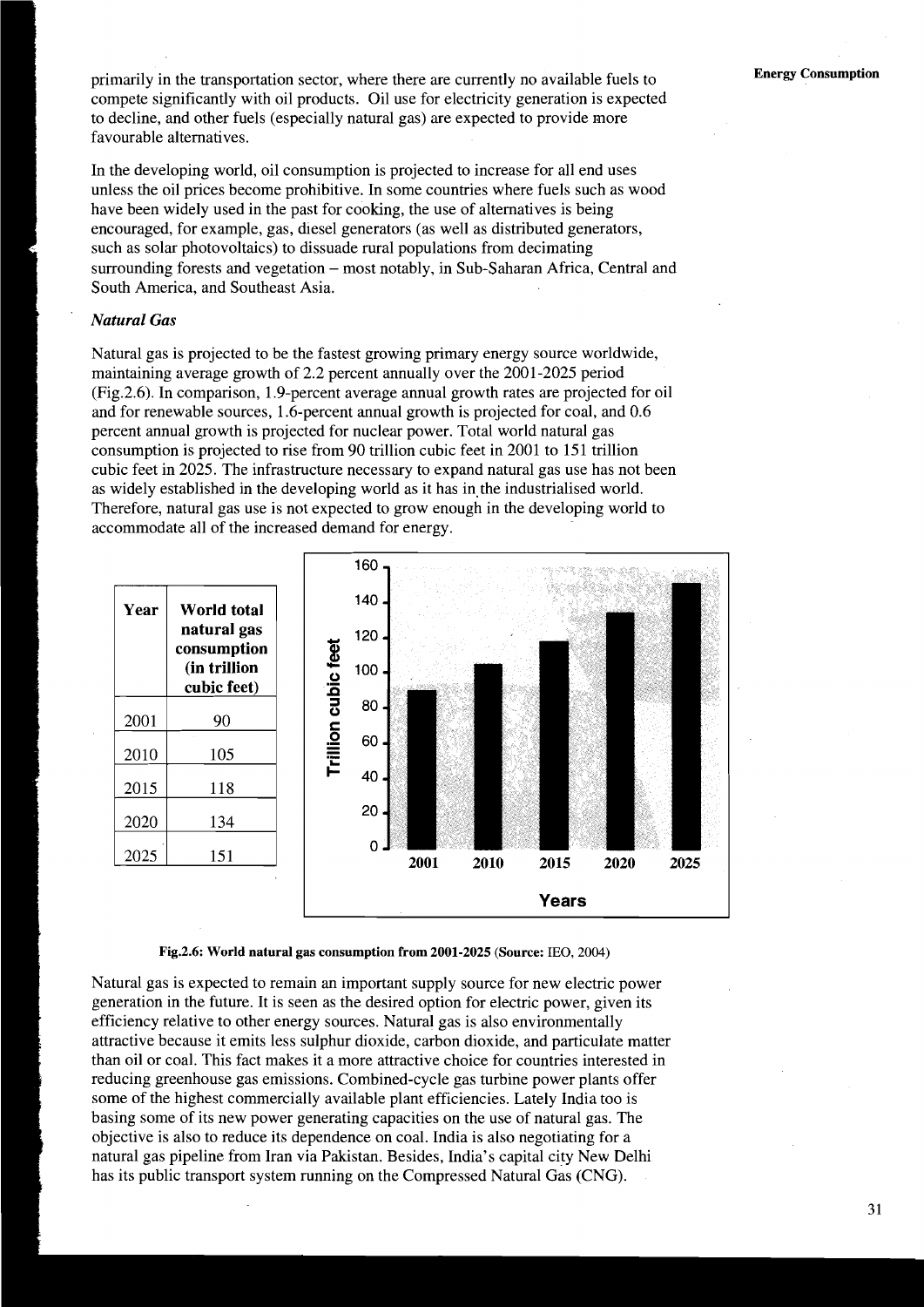Coal use worldwide is projected to increase by 2.3 billion tons between 2001 and 2025. Substantial declines in coal use are projected for Western Europe and Eastern Europe, where natural gas is increasingly being used to fuel new growth in electric power generation and for other uses in the industrial and building sectors. In the developing world, however, larger increases in coal use are projected for China and India, where coal supplies are plentiful. Together, China and India account for 85 percent of the projected rise in coal use in the developing world and 70 percent of the total world increment in coal demand over the forecast period.

The demand projections for coal made by the Planning Commission, Government of India are based on end-use analysis of power, cement, iron and steel sectors assuming a GDP growth of around  $4\%$  in the period  $1997 - 2012$ .

The annual average demand growth rate for coal projected for the above period is 6.8%. The domestic supply will be coming from the existing mines as well as new projects.

|                 | 1997-98 | 2006-07 | 2011-12 |
|-----------------|---------|---------|---------|
| Demand          | 323     | 576     | 872     |
| Domestic supply | 298     | 484     | 652     |
| Deficit         | 25      | 92      | 220     |

Table 2.2: Coal demand and supply forecasts for India (Million Tons)

The deficit is made up through imports.

#### *Nuclear Power*

The prospects for nuclear power have been reassessed in the light of the higher capacity utilisation rates reported for many existing nuclear facilities and no substantial change is foreseen (see Fig. 2.7).



**Fig.2.7: World installed nuclear capacity, 2001-2025 (Source:** IEO, **2004)** 

It is expected that fewer retirements of existing plants will occur than previously projected. Extensions of operating licenses (or the equivalent) for nuclear power plants are expected to be granted among the countries of the industrialised world and the EE/FSU, slowing the decline in nuclear generation. India has recently drawn up plans for additional nuclear power capacity of more than 8000 MW within the next 5 to 7 years. The idea is to raise the cumulative nuclear power capacity within the country to some respectable levels.

So far you have studied how the world energy demand is projected to grow in the next 20 years. You have also learnt about the projections of the use of energy from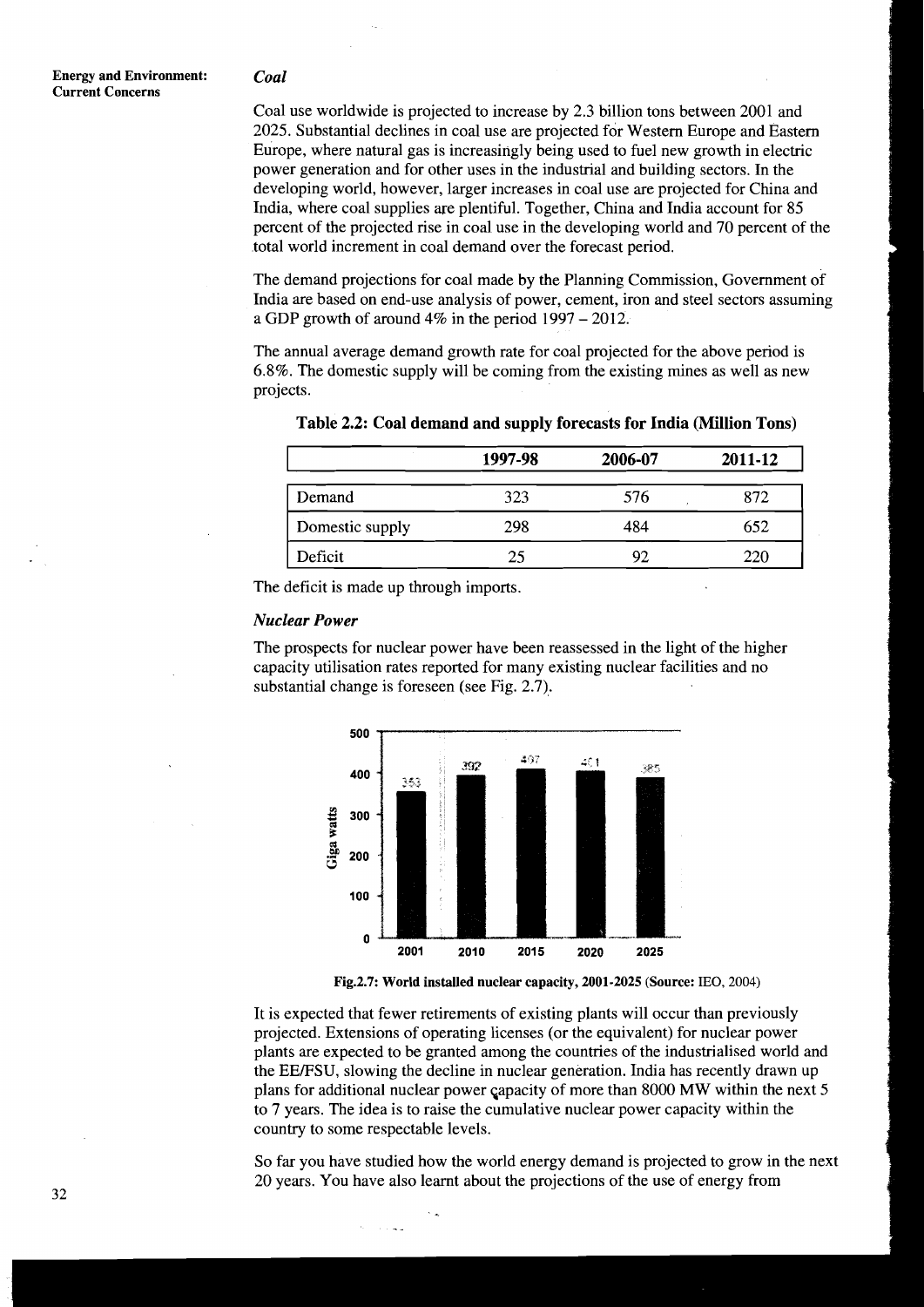different sources. These are estimates made in 2004 and could change with any **Energy Consumption** drastic changes in the situation. Energy intensity is one more parameter'which should be analysed for the future projections.

# **Energy Intensity**

The rate of energy intensity (defined as energy consumption per dollar of gross domestic product) grcwth is expected to be considerably higher. Of course, continued improvements in energy intensity are also expected. As per the IE02000 forecast, energy intensity in the industrialised world was expected to improve (decrease) by 1.1 percent per year between 1997 and 2020. Energy intensity is also projected to improve in the developing countries by 1 .O percent per year as their economies begin to behave more like those of the industrialised countries. This would be due to an improvement in the standards of living that accompany the projected expansion. The energy intensity in Eastern Europe and the FSU is also projected to improve along with the expected recovery from the economic and social declines of the early 1990s (Fig. 2.8). However, they are expected to remain high relative to the industrialised and developing regions through 2020.

China has enjoyed particularly strong improvement in its energy intensity over the past two decades, attributable to the strong economic growth experienced in the country, falling from a high of 117.2 thousand Btu per dollar of GDP in 1976 to 39.6 thousand Btu per dollar in 1997. Between 1978 and 1995, gross domestic product increased by an average 10.0 percent per year in China, whereas energy use grew by 4.2 percent per year over the same period.





In 2001, India's energy intensity (energy consumption per dollar of GDP) stood at 25,307 Btu per \$1995. This figure is one of the highest in Asia, surpassed only by Pakistan (26,229 Btu per \$1995) and China (35,619 Btu per \$1995). India's still elevated energy intensity level is due in large part to the growth of energy-intensive industries that has taken place in the country during the course of its economic expansion. This is compounded due to the virtual absence of energy efficiency and conservation measures in most industrial sectors.

We should also look at the projections of carbon dioxide emissions to form a complete picture.

## **Carbon dioxide Emissions**

World carbon dioxide emissions are expected to increase from about 24 billion metric tons in 2001 to 37 billion metric tons in 2025—growing by 1.9 percent per year (see Fig.2.9). According to this projection, world carbon dioxide emissions in 2025 would exceed 1990 levels by 72 percent. (Carbon dioxide emissions are measured here in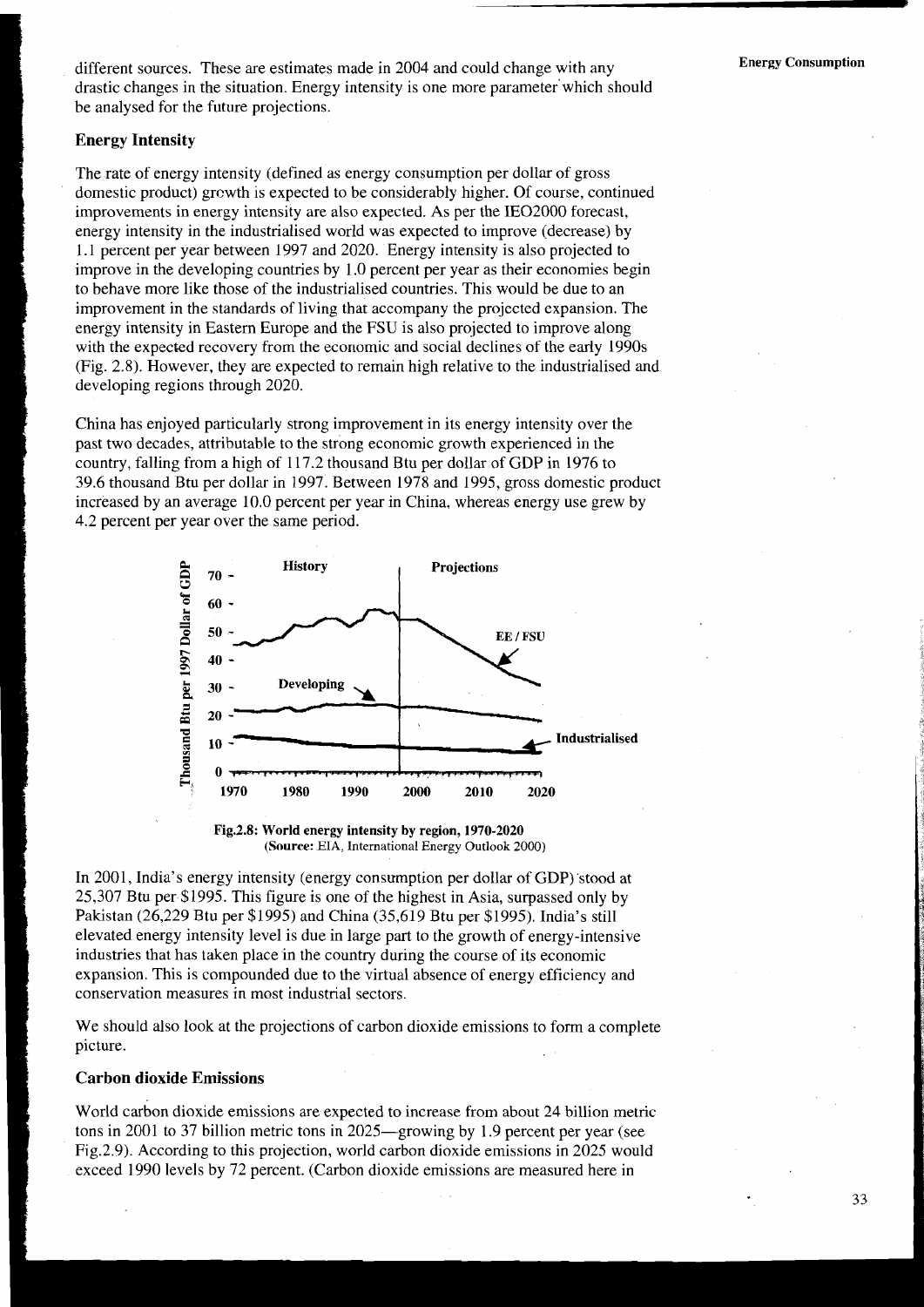**Energy and Environment:** metric tons carbon equivalent. Tons of carbon equivalents can be converted to tons of **Current Concerns** carbon dioxide gas by multiplying by 44/12.)

> Carbon dioxide emissions from energy use in the **industrialised countries** are expected to increase by 4 billion metric tons, to 15.6 billion metric tons in 2025, or by about 1.2 percent per year. Of these, emissions from the combustion of petroleum products account for about 42 percent of the total increase expected for the industrialised world, natural gas 33 percent, and coal 24 percent.



**Fig.2.9: Energy related a) total and b) per capita carbon dioxide emissions by region from 1970 to 2025 (Source:** IEO **2604)** 

Total emissions in **developing nations** are expected to increase from 9 billion metric tons in 2001 to a total of 17 billion metric tons in 2025, representing about 61 percent of the projected increase worldwide. In 2001, China and India together accounted for 17 percent of total world carbon dioxide emissions, as compared with the 24-percent, share made up by U.S. emissions in the same year.

By 2025, carbon dioxide emissions in the developing world (including China and India) are expected to surpass those in the industrialised countries, even though developing countries are projected to use less total energy than industrialised countries at that time (Fig. 2.9a). Carbon dioxide emissions in **developing Asia** alone are projected to increase from 6 billion metric tons in 2001 to 11.8 billion metric tons in 2025. However, developing countries will continue to account for less than one-half of global carbon dioxide emissions through the 2025 forecast horizon.

In the EEJFSU region, carbon dioxide emissions are not expected to return to their Soviet-era levels during the projection period. The FSU appears to be in the midst of sustained economic recovery after the political, social, and economic upheavals that followed the break-up of the Soviet Union in the early 1990s. Carbon dioxide emissions are not expected to increase as quickly as energy use because of gains in energy efficiency resulting from the replacement of old, inefficient capital stock, and because in many countries in the region, natural gas is expected to displace coal, particularly for new electricity generation capacity.

Worldwide, **carbon dioxide emissions per person** are projected to increase from about 4.1 metric tons in 1990 to 4.7 metric tons in 2025. Per capita emissions in the industrialised countries remain much higher than, those in the rest of the world throughout the projection period, increasing from 11.8 to 12.9 metric tons per person between 1990 and 2010 and then to 14.7 metric tons per person in 2025 (see Fig. 2.9b).

If we look at the carbon emissions by fuel, the combustion of petroleum products contributes about 5.7 billion metric tons to the projected increase from 2001, coal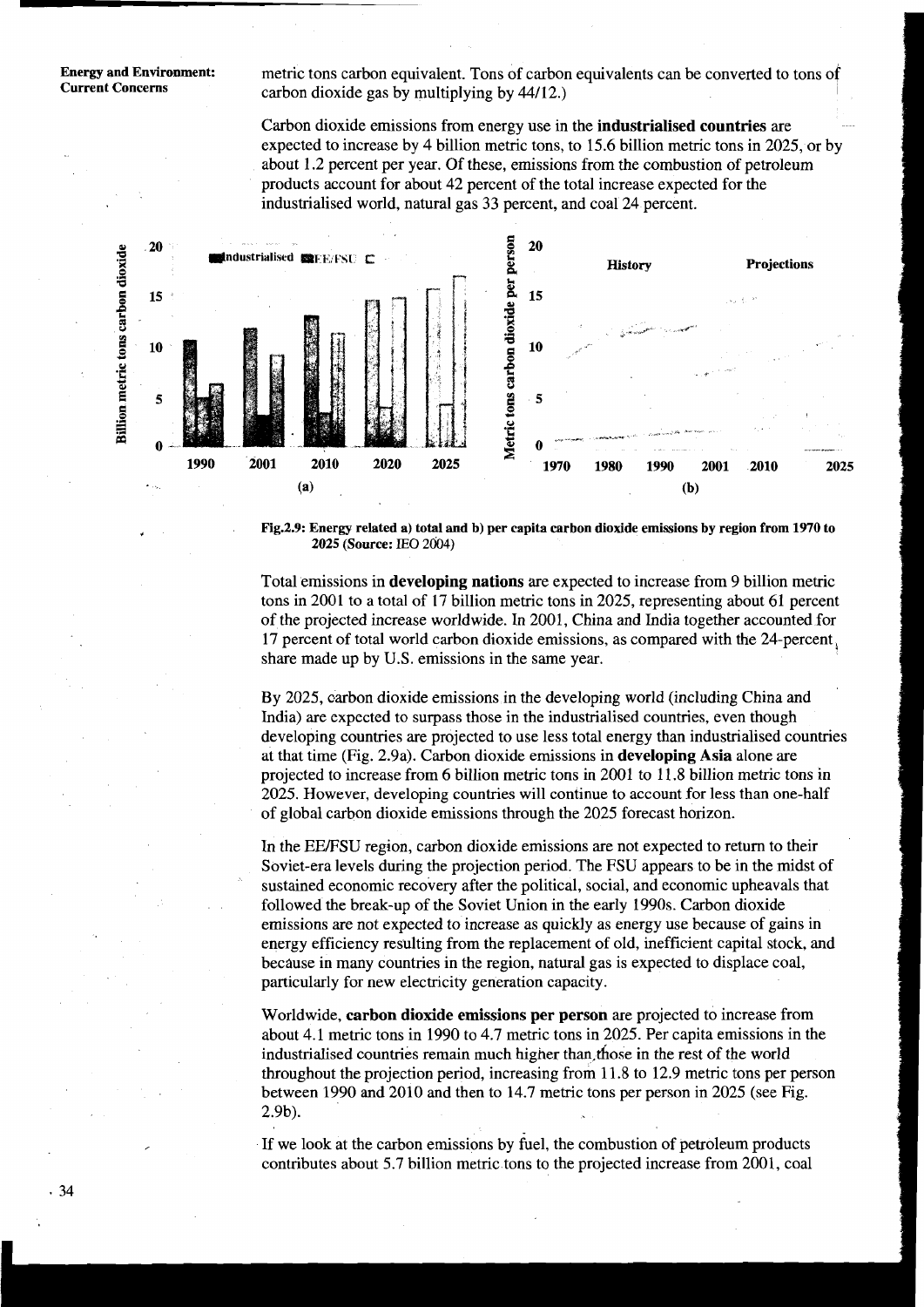4 billion metric tons and natural gas about 3 billion metric tons (Fig. 2.10). Although **Energy Consumption**  coal use is projected to grow at a slower rate than natural gas use over the projection period, coal is also a more carbon-intensive fuel than gas. As a result, the absolute increase in carbon dioxide emissions from coal combustion is larger than the increase in emissions from natural gas combustion.

**The sizable rise in emissions projected for the developing nations results in part**  from their continued heavy reliance on coal, the most carbon-intensive of the **fossil fuels. Coal is used extensively in the countries of developing Asia, which have the highest expected rates of economic growth and energy consumption growth in the forecast.** Coal use is also not expected to decline among the FSU countries. In fact, Russia's coal use is expected to increase slowly until 2015 before it begins to decline.





We end this section by considering the growth of electricity consumption.

# **Growth of Electricity Consumption**

Long-term growth in electricity consumption is expected to be strongest in the developing countries of Asia, followed by those of Central and South America. Rapid growth in population and income, along with heavy industrialisation and more widespread household electrification will be responsible for such an increase. The net electricity consumption is projected to rise by 3.5 percent per year in the developing world, compared with a projected average increase of 2.3 percent per year worldwide. Robust economic growth in many of the developing nations is expected to boost demand for electricity to run newly purchased home appliances for cooking, space and water heating and cooling, refrigeration, air conditioning, etc.

Electricity generation is expected to nearly double between 2001 and 2025, from 13,290 billion kwh to 23,702 billion kwh. Strongest growth is projected for the countries of the developing world. For the industrialised world and the transitional economies of the EE/FSU, where electricity markets are more mature, more modest annual growth rates of 1.5 and 2.0 percent, respectively, are projected.

Natural gas is expected to be the fuel of choice for much of the new electricity generation capacity built over the next two decades. The natural gas share of total energy used to generate electricity is expected to increase from 18% in 2001 to 25% in 2025, at the expense of oil and nuclear power, both of which are expected to lose market share of the world's electricity by 2025. The shares of hydroelectricity and other renewable energy resources, as well as that of coal use for electricity generation, are expected to remain fairly stable over the projection period. Worldwide consumption of electricity generated from nuclear power is expected to increase from 2,521 billion kWh in 2001 to 2,906 billion kWh in 2025.

To a large extent, future growth in the world's electricity generation will depend upon the progress made in connecting more of the world's population to national electricity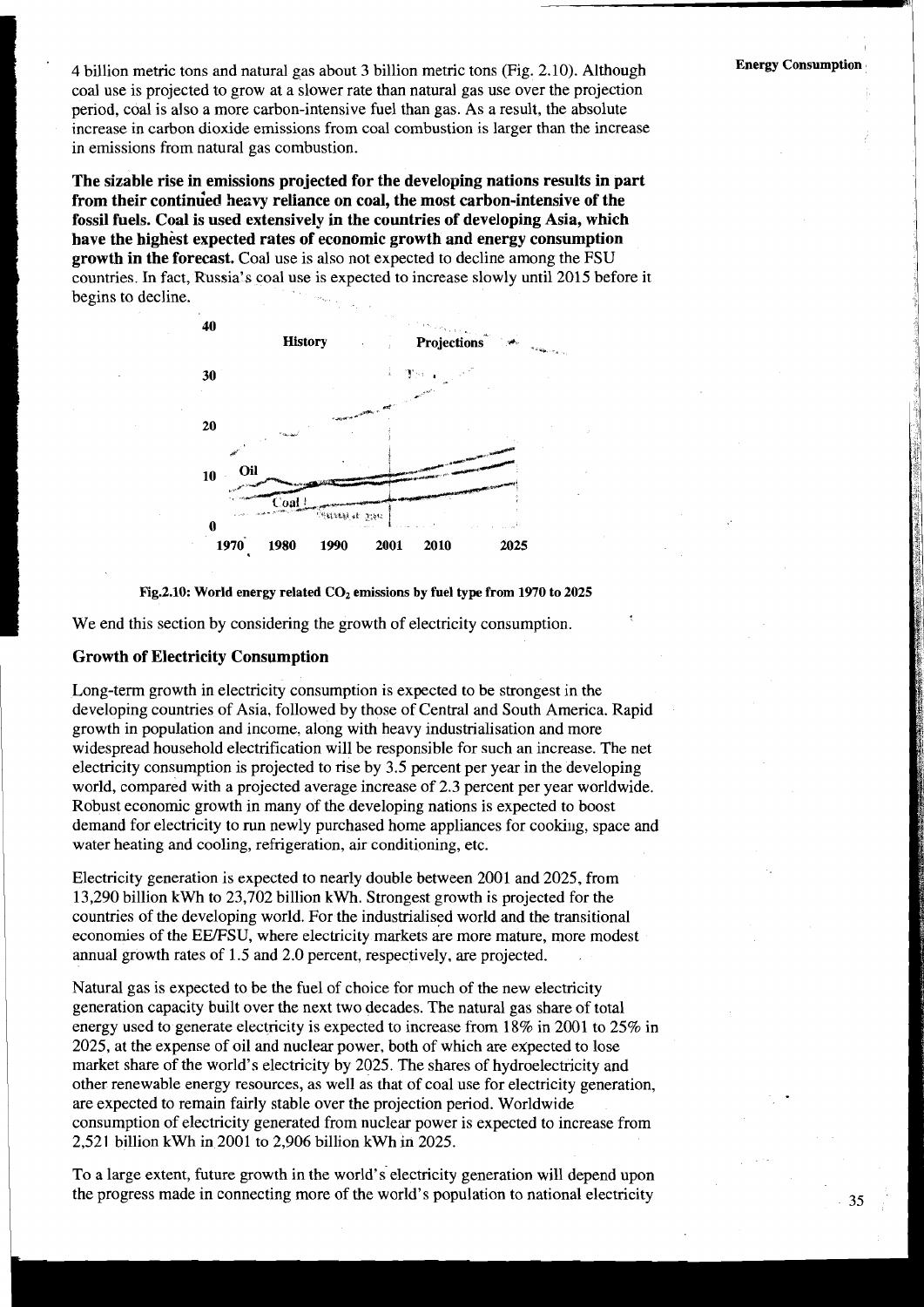#### **Energy and Environment: Current Concerns**

grids. Electricity demand and investment in the electric power sector infrastructure have responded positively to the recent net improvement in the global economic conditions, and to the movement toward privatisation in many parts of the world. So far, many developing countries have been motivated to encourage various forms of private investment so as to raise the capital necessary to meet the rapidly growing demand for electricity. In the developing world alone, \$142 billion in private capital flowed into electricity projects between 1990 and 1998.



**Fig.2.11: World Net electricity Consumption by Region, 1990-2020 (Source: IEO, 2000)** 

One way of looking at the future of world energy demand is to consider trends in **enduses** of energy. We take this up in the next section. But you may like to reflect on the information presented in this section.

# **SAQ 4**

Consider the projections in energy demand given for developing nations, and trends in the demand for various sources of energy as well as the  $CO<sub>2</sub>$  emissions. What energy options should a developing country like ours promote for sustainable energy use? Support your answer with well reasoned argument and evidence.

# **2.5 ENERGY END USE**

We shall consider four sectors for analysing energy use: **residential, agricultural, commercial,** and **industrial.** The mix of energy use in the residential, commercial, and industrial sectors can vary widely from country to country, depending on a combination of factors, such as

- the availability of energy resources and infrastructure,  $\bullet$
- the level of economic development including income levels, and
- political and social factors.

We do not take up the transportation sector, which is almost universally dominated by petroleum products.

#### **Residential Sector**

**Energy end use in the residential sector is defined as energy consumed by households, excluding transportation uses.** The type and amount of energy used by households varies from country to country. In general, households in developed countries use more energy than those in transitional or developing nations. Space and water heating and other appliances such as the refrigerators, washing machines, etc. account for most of the energy used by households in the industrialised nations.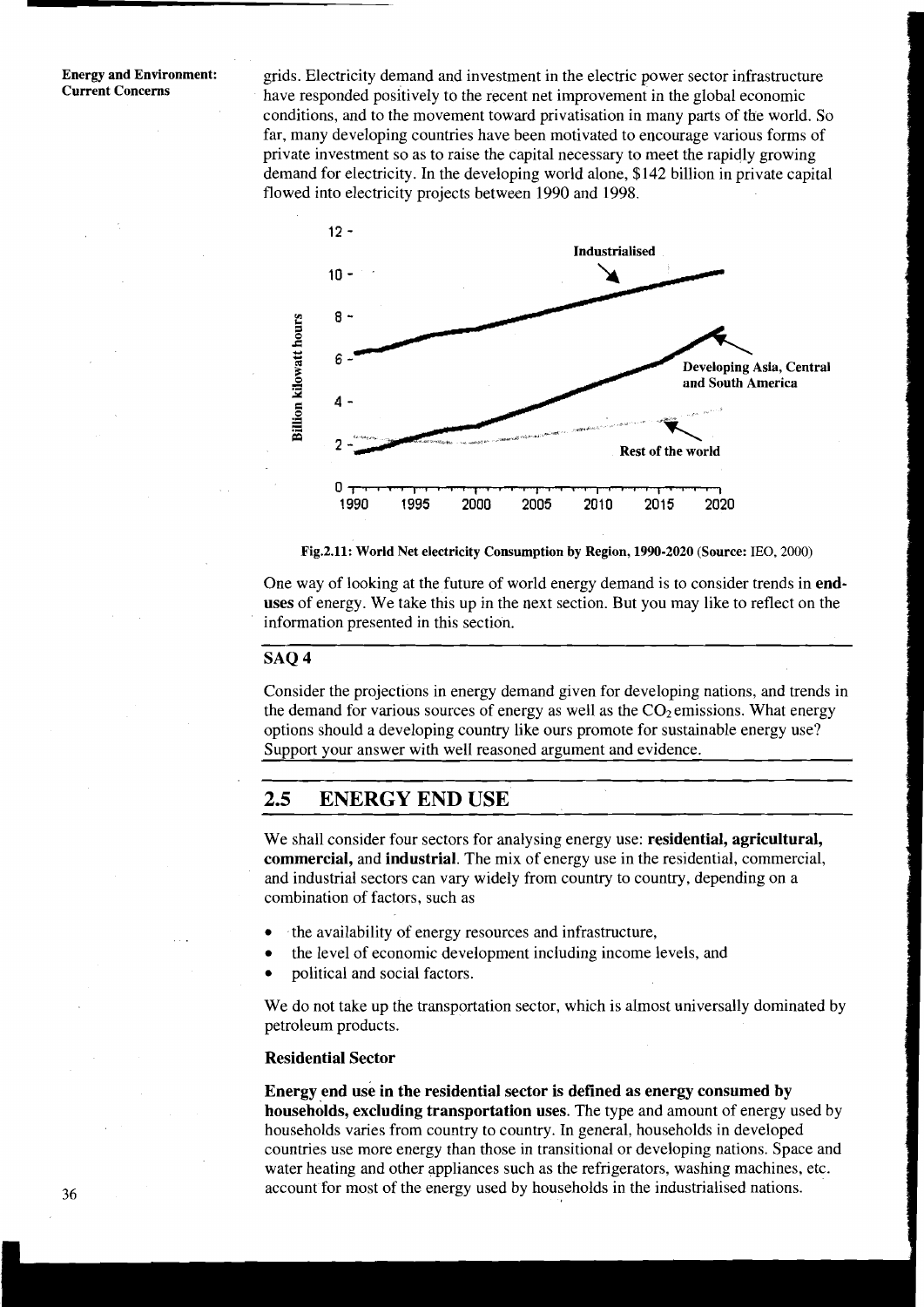**37** 

Higher incomes have also led to an increased demand for more and more electric **Energy Consumption**  appliances, such as home computers, home theatre systems, and the like. Although the fuels used to heat both space and water vary from country to country, the recent trend bas been toward natural gas and away from oil, coal, and biomass (wood and peat, for example) in most industrialised countries. That trend is expected to continue in future.

# *'Developing World*

'Energy use in the residential sector in the developing nations (China, India, Central and South America, Africa, the Middle East, and Other Developing Asia) is projected to increase more rapidly than in other regions over the coming decades. Population growth and urbanisation in populous China and India are expected to produce large increases in demand for residential energy services. Rising incomes and rural electrification efforts are generally expected to increase the demand for electricitybased home appliances in most of the developing countries. As you know, India's electricity supply system is struggling to meet the demand of its customers, both in urban and rural areas.

In most developing countries, energy use for space heating is much less important due to climate as well as scarcity of energy. In the poorest areas of our country, for instance, available wood, wood waste, cattle dung.and other solid wastes are used for cooking, and other purposes. However, as you know, the traditional sources of wood are becoming scarcer and alternatives need to be thought of.

### **Commercial Sector**

The commercial sector or the services sector consisting of businesses, institutions, and organisations that provide services encompasses many different types of buildings and a wide range of activities and energy-related services. Examples are schools, markets, stores, parks, restaurants, hotels, hospitals, museums, office buildings, banks, stadiums, cinema halls, etc. Energy is used for lighting, cooking, space heating, water heating, cooling, etc. Energy consumed for public places and services such as traffic lights and city water and sewer services, is also categorised as commercial sector energy use.

Economic and population growth trends drive commercial sector activity and the resulting energy use. Higher levels of economic activity and disposable income lead to increased demand for hotels and restaurants to meet business and leisure requirements; for office and retail space to house and service new and expanding businesses; and for cultural and leisure space such as theatres, galleries, cinema complexes, etc.

The rate of increase in the developed region's commercial energy demand is also expected to slow as its population growth continues slowing. In addition, as energyusing equipment is replaced with newer, more efficient products, energy demand growth is likely to decrease. Of course, strong commercial growth in developed countries is expected to increase energy use in areas such as retail and wholesale trade and business, financial, and leisure services. Electricity demand growth in industrialised countries is becoming more dependent on advances in technology and the introduction of new electronic appliances and equipment.

## **Developing World**

The commercial sector typically represents a smaller share of energy consumption in developing countries than in developed countries. However, economic growth and commerce are expected to increase rapidly in the developing nations, making additional energy demand in the services sector. Faster population growth is also expected in the developing world than in the other regions, increasing the need for education, health care, and social services and the energy required to provide them. Thus, commercial electricity demand is expected to grow rapidly in developing countries as more clinics, schools, and businesses gain access to electricity. The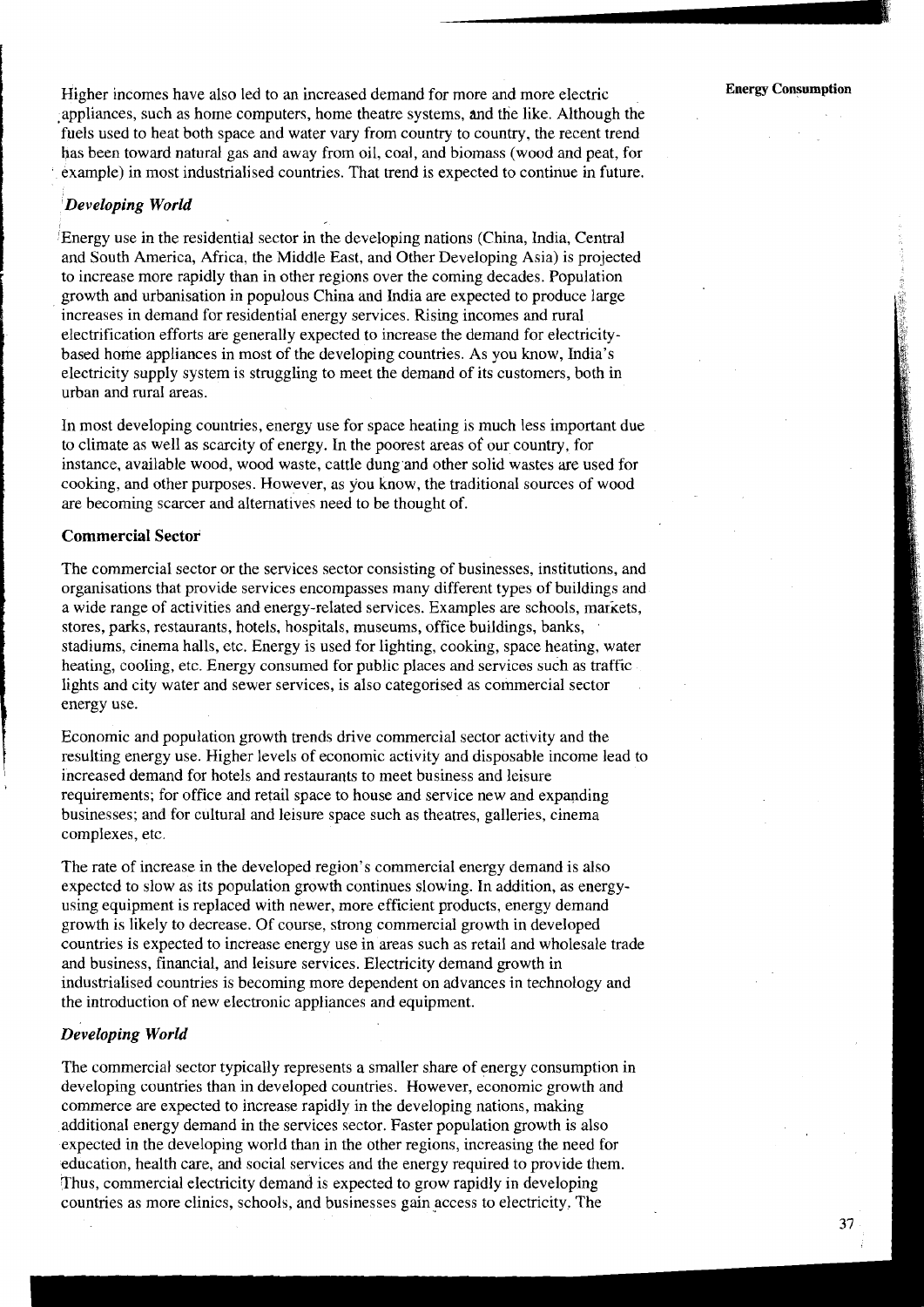**Energy and Environment:** projected increase in commercial electricity demand is compounded in nations with Current Concerns **Current Concerns** quickly growing economies, such as China and India, as they continue to shift away from heavy manufacturing toward services.

## **Industrial Sector**

**5**  Energy is consumed in the industrial sector by a diverse group of industriesincluding manufacturing, mining, and construction—and for a wide range of activities, such as process and assembly uses, space conditioning, and lighting. Overall energy demand in the industrial sector varies across regions and countries of the world, based on the level and mix of economic activity, technological development, and population, among other factprs. Industrialised countries accounted for one-half of all energy consumption in the industrial sector worldwide in 2001, and the United States accounted for one-half of the total in the industrialised countries. On the other hand, the industrialised countries have lower energy intensity, i.e., they use much less energy per dollar of GDP than do countries in the developing regions.

On a per capita basis, delivered energy consumption in the industrial sector is higher in the industrialised countries than in the developing countries. , *Developing World* 

Industrial energy consumption in the developing countries was nearly 40 percent of the worldwide industrial sector total in 2001, and their share is projected to increase to almost one-half of all industrial sector energy consumption by 2025 as a result of the more rapid economic growth expected in the region. The ratio of industrial sector energy consumption to GDP is projected to decline at approximately the same rate as in the industrialised countries. China leads the developing countries in terms of both economic growth and industrial energy consumption. Two energy-intensive industries, iron and steel and chemicals, are projected to increase capacity, both to meet domestic needs and to supply international markets. As the standard of living in China rises, however, less energy-intensive light industries are projected to increase output even faster, in order to meet growing demand for consumer products.

### **Agriculture Sector**

Agriculture is the backbone of South Asian economy. It is dependent to a very large extent on the water pumping. Pumps are used widely for drawing water from the wells. These pumps are often driven either by electrical motors or by diesel engines. Energy is used not only for water pumping in this key sector, but also for running tractors, and several other agriculture tools and implements. In addition, energy is used in manufacturing and fertilisers pesticides.

You have learnt in this unit that the energy consumption by fuel and by region will increase in all sectors of economy. This will affect the environment adversely unless **e** the consumption patterns undergo a drastic change in the industrialised as well as developing countries. Some of the damages could be offset by using appropriate and improved energy production technologies. The key concern is to conserve energy as far as possible. "Energy.saved is energy produced" is no longer a fancy slogan, but a meaningful message receiving enough attention now a days in the key. sectors of cement, iron and steel industries. India is poised to popularise all possible means of saving energy under its massive energy conservation programme. We now summarise the contents of this unit.

# **2.6 SUMMARY**

The **unit** of **energy** is **erg** or **joule. Power ir** defined as the rate of energy consumed and its unit is **watt.** Specific energy generating or consuming devices are given a power rating (or rated capacity) in watts and multiples of watts.

 $\mathbb{R}^{n}$  .